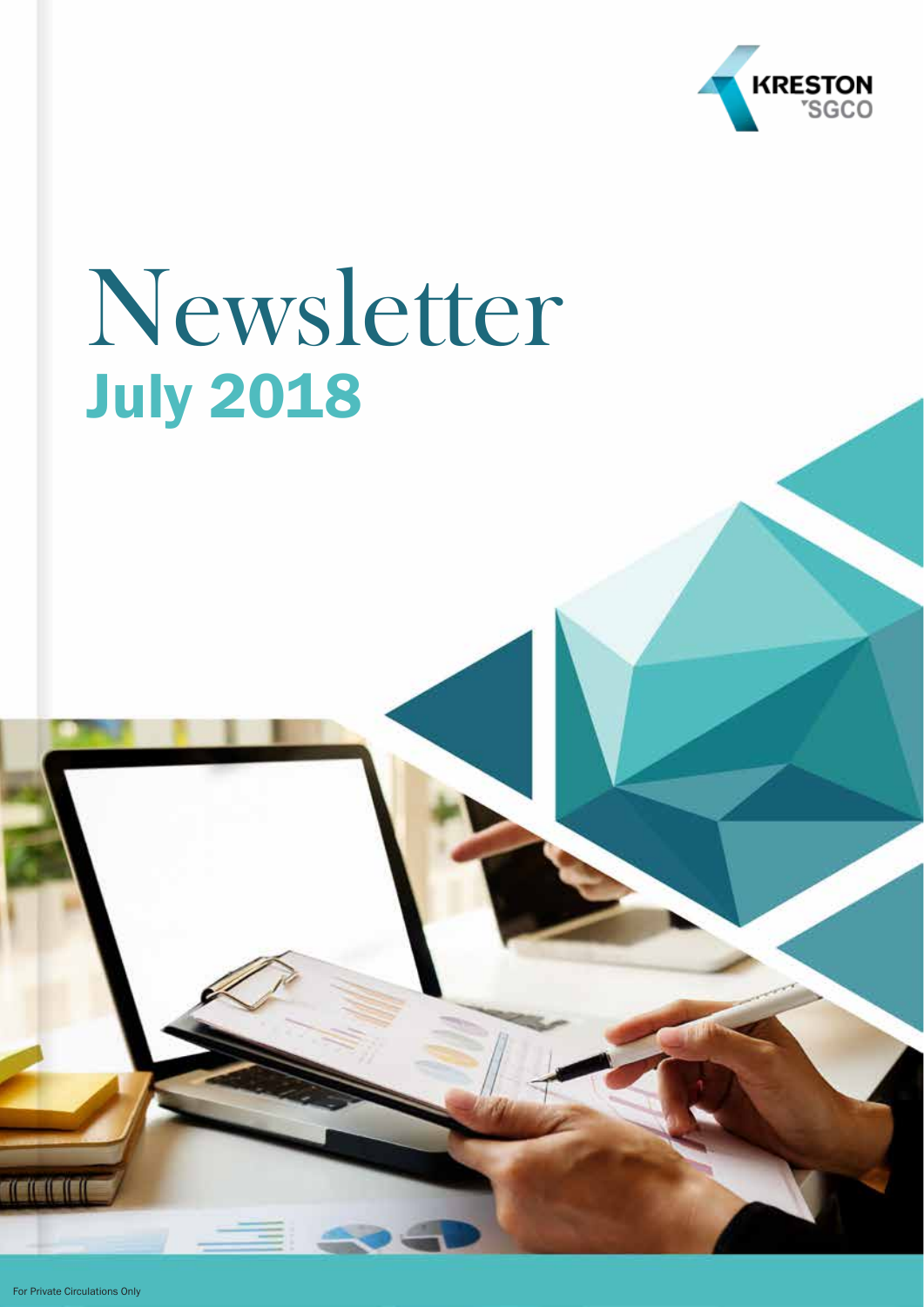# **CONTENT**

## **1. DIRECT TAXES**

| - Case laws<br>> International Tax & Transfer pricing Page 05 to 08<br>- Case laws | <b>12. IDTX</b> |  |  |
|------------------------------------------------------------------------------------|-----------------|--|--|
|                                                                                    |                 |  |  |
|                                                                                    |                 |  |  |

|--|--|--|--|--|--|--|

## **3. SEBI & MCA**

### **4. Due Dates**

|--|--|--|--|

## **5. CONTACT**

|--|--|--|--|--|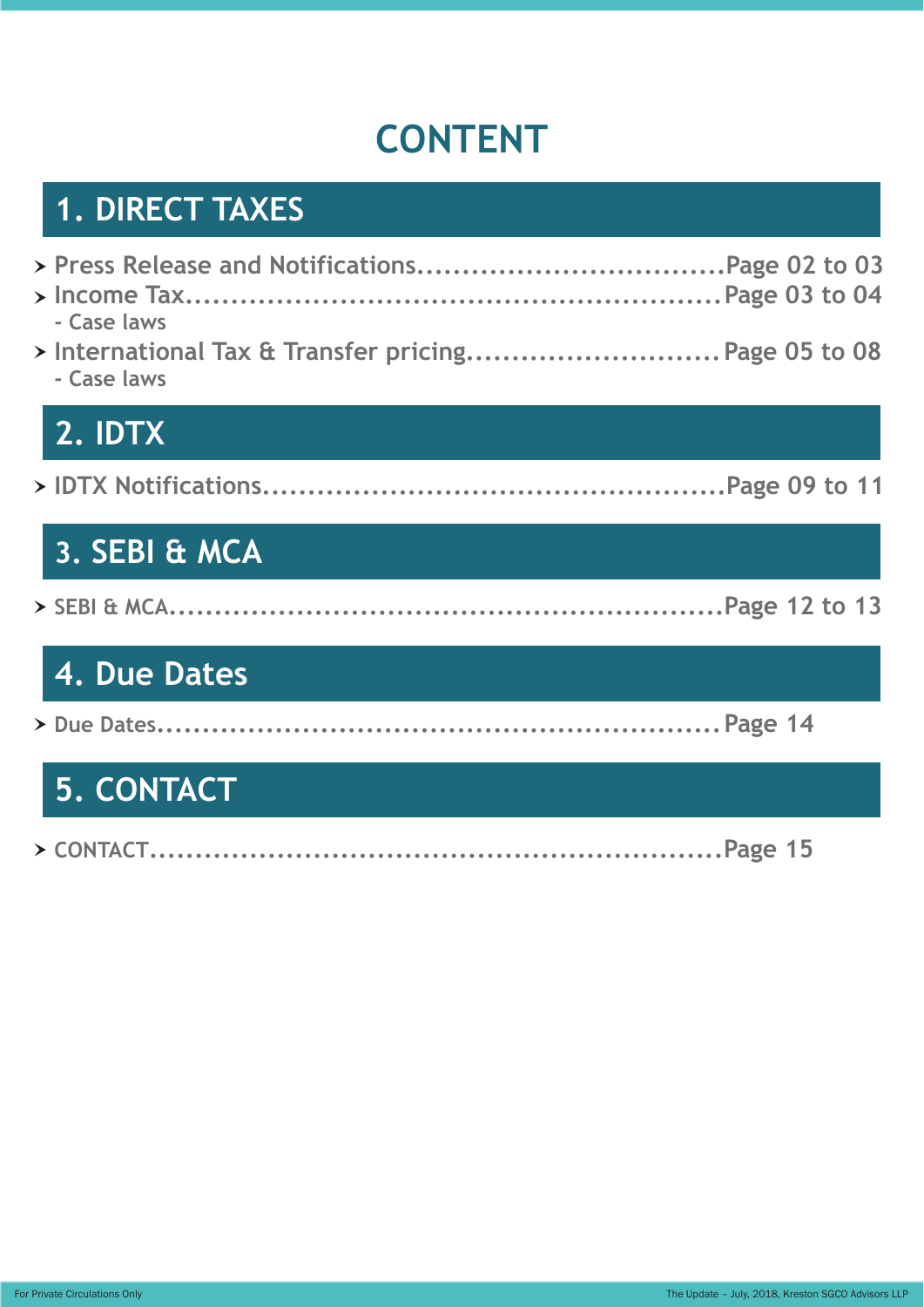



# **DIRECT TAXES**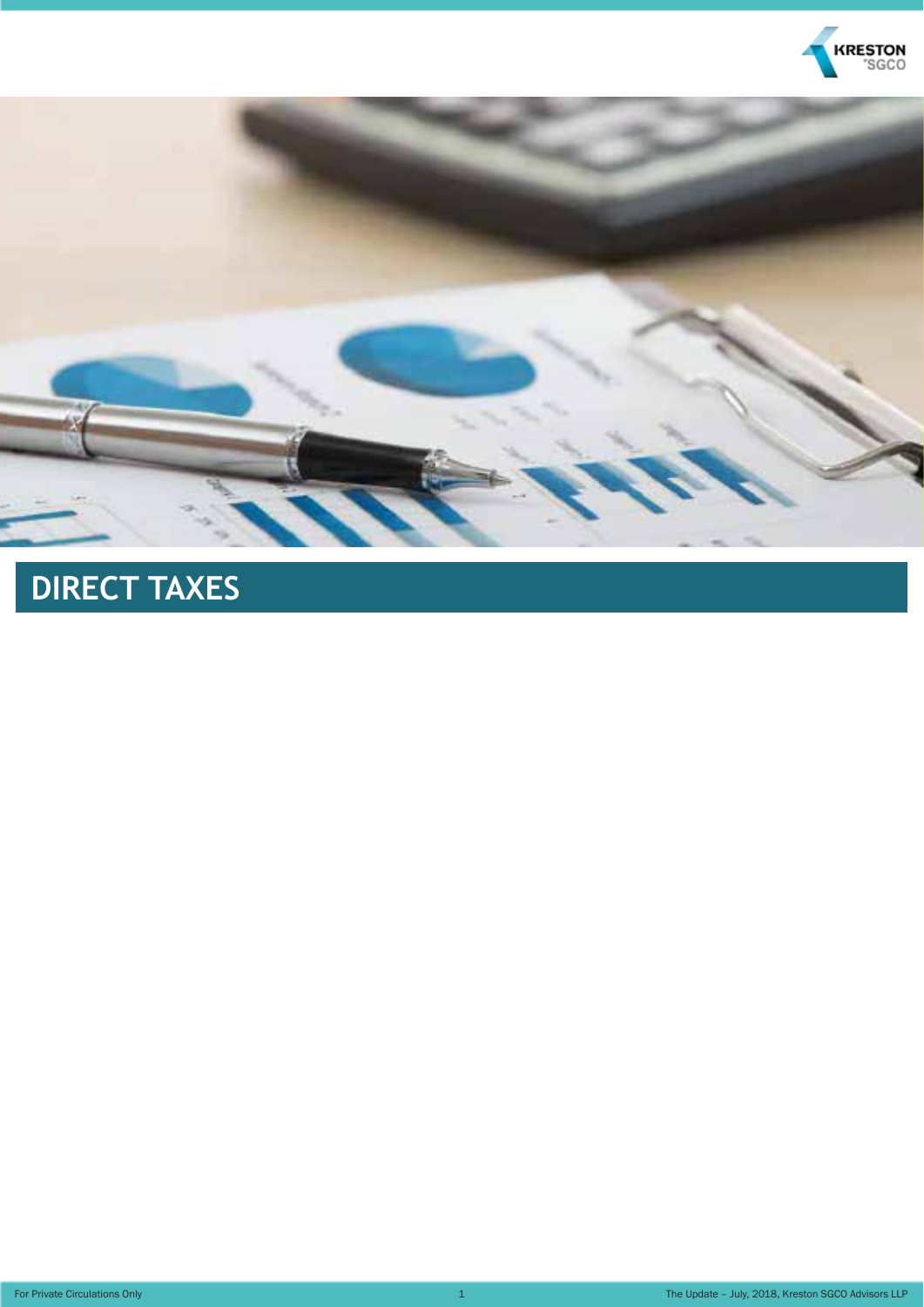#### **Press Release and notifications**



CBDT via Notification dated 26th July, 2018 extended the 'due date' of filing return of income for AY 2018-19 to 31st August, 2018 for certain categories of taxpayers for whom the original 'due date' of filing return of income was 31st July, 2018

#### **CBDT extends time for linking of PAN with Aadhaar**

CBDT extends the time for linking PAN with Aadhaar till 31st March,2019

#### **Revision of monetary limits for filing of appeals by the department before the ITAT, High court & Supreme court**

The CBDT vide its Circular No. 3/2018 dated 11th July 2018 has revised the monetary limits for filing of appeals by the department before the ITAT, High court & Supreme court. The said circular shall supersede the Circular No 21 of 2015 dated 10th December, 2015 As per the Circular, appeals / SLPs shall not be filed in case where the "tax effect" (defined in the Circular) does not exceed the monetary limits as under :

| Sr<br>N <sub>o</sub> | Appeals/ SLPs in<br>Income-tax matters | (Earlier) (Rs.) | Monetary Limit   Monetary Limit<br>(revised) (Rs.) |
|----------------------|----------------------------------------|-----------------|----------------------------------------------------|
| 1.                   | Before Appellate Tribunal              | 10,00,000       | 20,00,000                                          |
| 2.                   | Before High Court                      | 20,00,000       | 50,00,000                                          |
| 3.                   | <b>Before Supreme Court</b>            | 25,00,000       | 1,00,00,000                                        |

Where the disputed issues arise in more than one assessment year, appeal can be filed only for those assessment year or years where the 'tax effect' exceeds the monetary limits However, in case of composite order of any High Court or Appellate Authority which includes more than one assessment year, appeals shall be filed in respect of all such assessment years even if the 'tax effect' in any year is less than the monetary limits

In case where appeal has not been filed only on account of tax effect being less than the monetary limit, the PCIT / CIT shall specifically record that "even though the decision is not acceptable, appeal is not being filed only on consideration that tax effect is less than the monetary limit specified in the Circular"

The following issues should be contested on merits even though the 'tax effect' is less than the monetary limits :

- a) Where the Constitutional Validity of the provisions of an Act or Rule is under challenge, or
- b) Where Board's order, Notification Instruction or Circular has been held to be illegal or ultra vires, or
- c) Where Revenue Audit objection in the case has been accepted by the Department, or
- d) Where the addition relates to undisclosed foreign assets / bank accounts

In cases where the tax effect is not quantifiable (Eg. Registration of trusts or institution under section 12A or



12AA), filing of appeal shall not be governed by the monetary limits

It is pertinent to note that this circular will apply to SLPs/appeals/cross objections/ references already filed and to be filed. Hence, it applies retrospectively. Pending appeals below the specified tax limits may be withdrawn/not pressed

#### **Amendments in Form 3CD**

The CBDT vide Notification No. 33/2018 dated 20th July, 2018 has amended Form 3CD with effect from August 20th, 2018

Few pointers are as under:

- 1. GST registration number to be furnished if the assessee is liable to pay GST. Breakup of total expenditure of entities whether registered or not under GST needs to be provided in the prescribed format
- 2. Deduction claimed and deemed profits u/s 32AD (deduction for investment in new P&M in notified backward area) needs to be reported
- 3. Income chargeable u/s 56(2)(ix) (advance money forfeited relating to transfer of capital assets) and u/s 56(2)(x) (Any sum of money/Capital asset received without consideration / inadequate consideration) needs to be reported
- 4. Disclosure regarding secondary adjustment (Sec 92CE)
	- Whether primary adjustments to transfer price has been made and if yes, the clause u/s 92CE under which it has been made as well as the amount
	- Whether excess money with Associated Enterprises (AE) is required to be repatriated to India as per Section 92CE(2). If yes, whether repatriated in time and if not in time, the amount of imputed interest income on such excess money
- 5. Disclosure regarding secondary adjustment (Sec 92CE)
	- Whether assessee has incurred expenditure by way of interest exceeding 1 cr
	- If yes, the amount of interest expenditure, EBITDA and amount of interest expenditure which exceeds 30% of EBITDA and details of interest expenditure brought forward and carried forward needs to be reported
- 6. Disclosures regarding GAAR i.e. nature of impermissible avoidance arrangement and aggregate tax benefits to all parties to the agreement
- 7. Details required while reporting particulars of receipts and payments made in cash or cheque or bank draft (not being account payee cheque or account payee bank draft) exceeding the limit specified u/s 269ST, are – Name , address , PAN , nature of transaction , amount and date
- 8. Details of transactions which are not reported in the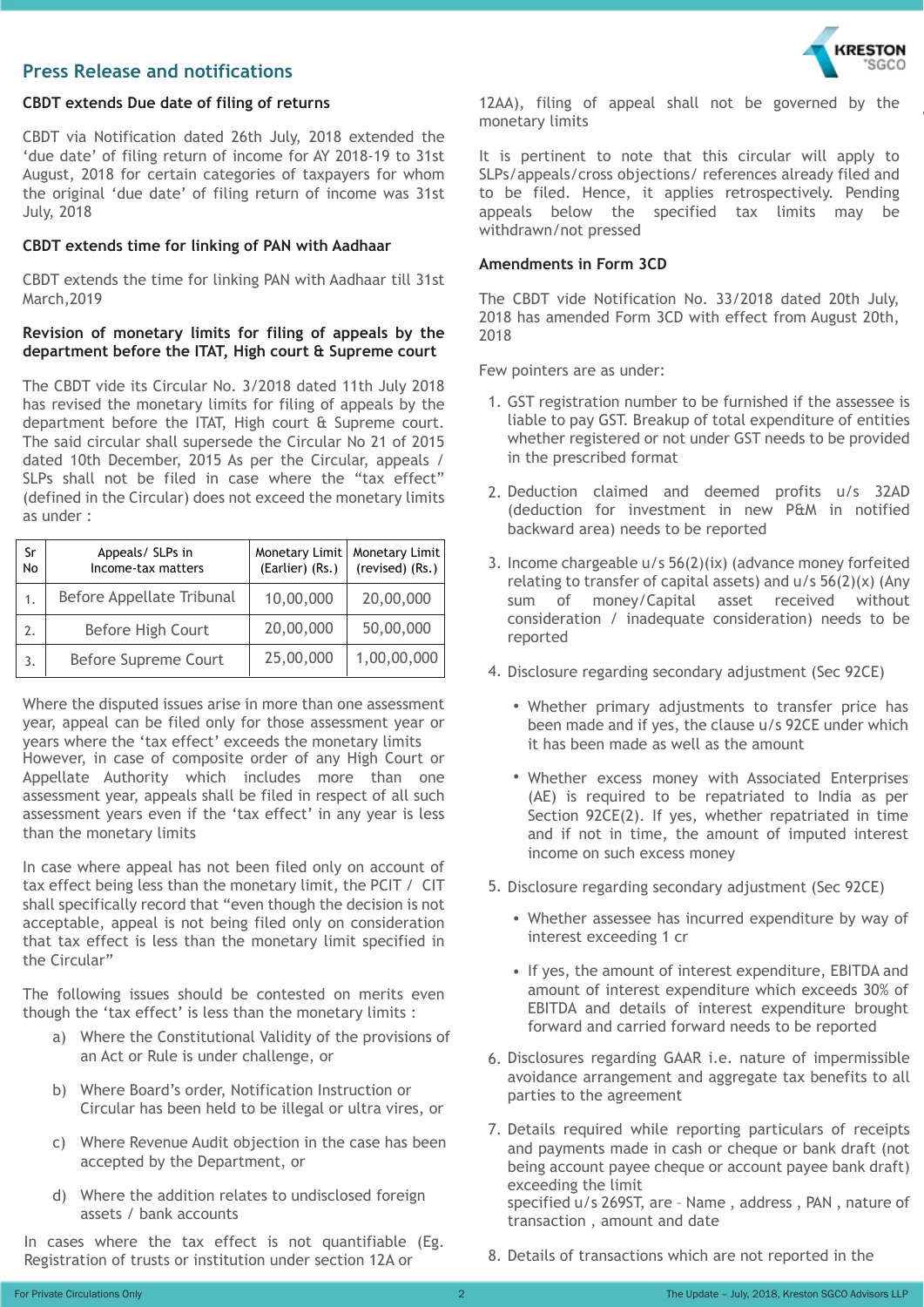

statement of tax deducted or collected

- 9. Details of amounts received as deemed dividend u/s 2(22)(e)
- 10. Details relating to statement furnished in Form No. 61 or Form No. 61A or Form No. 61B
- 11. Seeks following details relating to furnishing of CbCR by the assessee or its parent entity or alternate reporting entity
	- Whether report has been furnished by the assessee or its parent entity or an alternate reporting entity
	- Name of parent entity
	- Name of alternate reporting entity (if applicable)
	- Date of furnishing of report

#### **Income Tax**

#### **Case Laws**

**M/s. CLC & Sons Pvt. Ltd. v. ACIT (Delhi Special Bench)**

#### **Facts**

- The assessee company was incorporated on 21.08.1997 with the original subscribers of shares viz., Shri Mukund Chaudhary, Shri Kapil Chaudhary and Shri Ajay Kumar Chaudhary
- A Partnership firm, M/s CLC & Sons had five partners Shri Mukund Chaudhary, Shri Kapil Chaudhary and Shri Ajay Kumar Chaudhary, Smt. Romila Chaudhary and Smt. Ritu Chaudhary as on 31.03.2000
- Vide an agreement signed on 11.02.2000, the assessee company took over all the assets and liabilities of M/s CLC & Sons, a partnership firm with effect from 01.04.2000
- All the assets in the books of the partnership firm were taken over by the assessee company at book value of Rs. 1,20,54,320/-. In addition, goodwill of the partnership firm valued at Rs.10 crore (Six years purchase of Super Profits Method), was also transferred to the assessee company. On taking over the partnership firm, the first three partners of the firm were appointed as directors of the assessee company
- The AO during the course of assessment proceedings observed as under :
	- $\rightarrow$  Value of goodwill would be Nil on the basis of certain infirmities in the calculation of goodwill and taking into account the past performance of the firm and the declining profits
	- > No transfer of goodwill in the real sense involved since it was a case where the firm was succeeded by a company and all the partners had become the shareholders of the company, which was promoted by the partners themselves

The whole exercise was just aimed at benefitting such partners on one hand with increase in their capitals by Rs.10 crore and on the other hand by claiming depreciation on such goodwill in the hands of the successor company

- > No goodwill of the partnership firm capable of transfer to the assessee company
- With regards to depreciation on goodwill claimed by the Assessee, the expression "other business or commercial rights of similar nature" employed in section 32(1) did not encompass goodwill of a business as the same was different in nature from know-how, patent, copyrights and trade marks etc., used by the legislature in the earlier part of the provision. Disallowed depreciation on Goodwill
- The CIT(A) accepted the view taken by the AO
- The Division Bench which heard the instant appeal, made a reference for constitution of a Special Bench on the question of entitlement of depreciation on goodwill by mentioning contrary sets of decisions viz., one set allowing depreciation on goodwill and the other not allowing it

#### **Held by the Special Bench**

#### **Whether Depreciation allowable on genuine goodwill u/s. 32**

- Clause (ii) of Section 32 contains certain specified (know-how, patent and copyrights, etc.) and unspecified species of intangible assets (described with the expression or any other business or commercial rights of similar nature)
- The Special Bench observed that the view of the AO was as under:
	- Expression used in the provision for defining unspecified intangible assets cannot embrace something which is inextricably linked with the business of the assessee
	- $\rightarrow$  Specified assets in the provision are such which are detachable from the business of the assessee and transferrable individually and separately
	- Expression 'or any other business or commercial rights of similar nature' would include only such assets which are transferrable distinctly
	- Goodwill of a business, being, an intangible asset which cannot be transferred separately de hors the transfer of business, was, ergo, held to be not includible in the expression used in the provision to explain the unspecified intangible assets
- The Special Bench held that the issue was no more res integra in view of the judgment of the Hon'ble Summit court in CIT vs. Smifs Securities Ltd. (2012) 348 ITR 302 (SC) in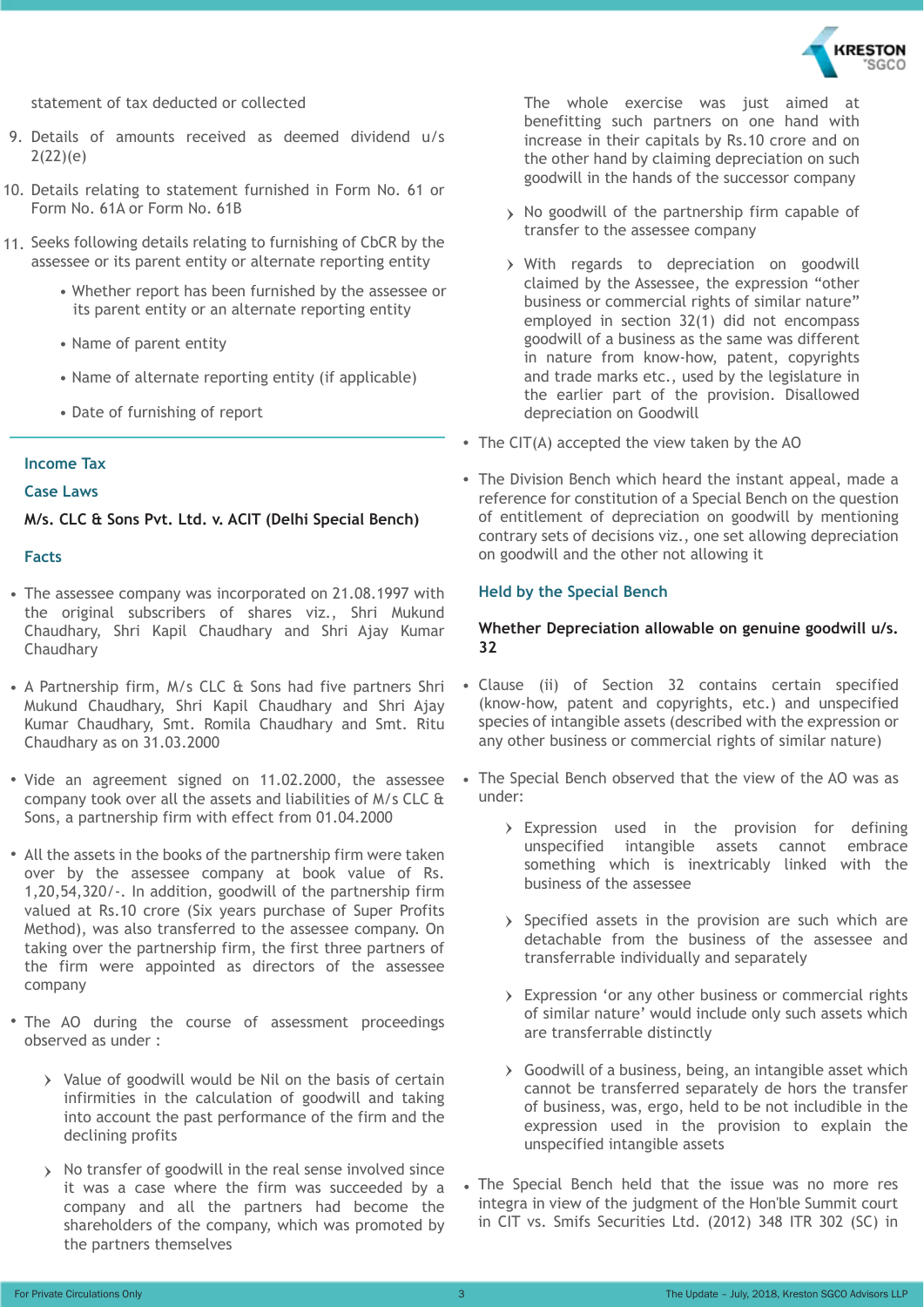

which it had been held: "that goodwill will fall under the expression 'or any other business or commercial rights of similar nature'" and, hence, qualified for depreciation u/s 32(1) of the Act

The Special Bench held that Depreciation was available on genuine goodwill

#### **Whether there is transfer of goodwill in real sense when a firm is succeeded by a company and all its net assets vest in the company?**

The said matter was returned to the Division Bench for disposal along with the other grounds raised by the assessee since it did not emanate from the substance of question referred to the Special Bench

#### **Principal CIT, Kolkata-1, Kolkata Vs. Infinity Infotech Parks Ltd. (Calcutta High Court)**

#### **Facts**

- M/s Infinity Infotech Parks Ltd. (Assessee) owned a piece of land the possession of which was transferred to a developer pursuant to an agreement of 07.02.2007 wherein the developer was to construct upon the land and in lieu of such work undertaken by the developer, the developer would be entitled to retain 61% of the land and the proportionate constructed area while the balance 39% of the land together with the construction thereon would belong to the Assessee
- The Revenue raised two issues:
	- $\rightarrow$  Relying on the definition of Income u/s 2(47) (v)& (vi) the AO had concluded that there was no transfer
	- However, The Commissioner had invoked his powers u/s. 263 of the Act and concluded that the handing over of the possession by the assessee to the developer was to be construed as transfer and therefore taxable under the Income Tax Act

#### **Held**

#### **The HC held as follows:**

- It was only the kind of possession that was protected u/s. 53A of the Act of 1882 which was to be regarded as transfer and the mere handing over of possession of an immovable property for any other purpose may not fall within the scope of "transfer" in Section 2(47)(v)
- Where the owner retains any right in the constructed area that may come up in future, it would scarcely be a case of a transfer taking place at the time of the execution of the agreement
- Merely because de facto possession of land was made over to developer for the purpose of making a construction thereon, it would not imply that possession was made for enjoyment

of the property, held that de jure possession remains with land owner (assessee)

Till such time that the construction came up and 39% of the

constructed area was made over to the assessee, it could not be said that possession of the balance land, in the sense that the expression carries in Section 2(47)(v) of the Act, had been made over by the assessee to the developer

The right of the developer to retain possession and protect such possession under Section 53A of the Act of 1882 could never have arisen prior to the construction being completed and the apportionment effected

With regards to the second issue of treating land as current assets, both the CIT(A) and ITAT held that the immovable property had to be regarded as a fixed asset. Since such issue in respect of the same immovable property had been conclusively dealt with in orders passed by authorities superior to the Commissioner, the HC held that the Commissioner, in exercise of his powers under Section 263 of the Act, could not have reopened the same issue. It was a closed chapter and the Assessing Officer's acceptance of the quantum of depreciation based upon the assessee's representation that such asset had to be treated as the assessee's fixed asset could not have been questioned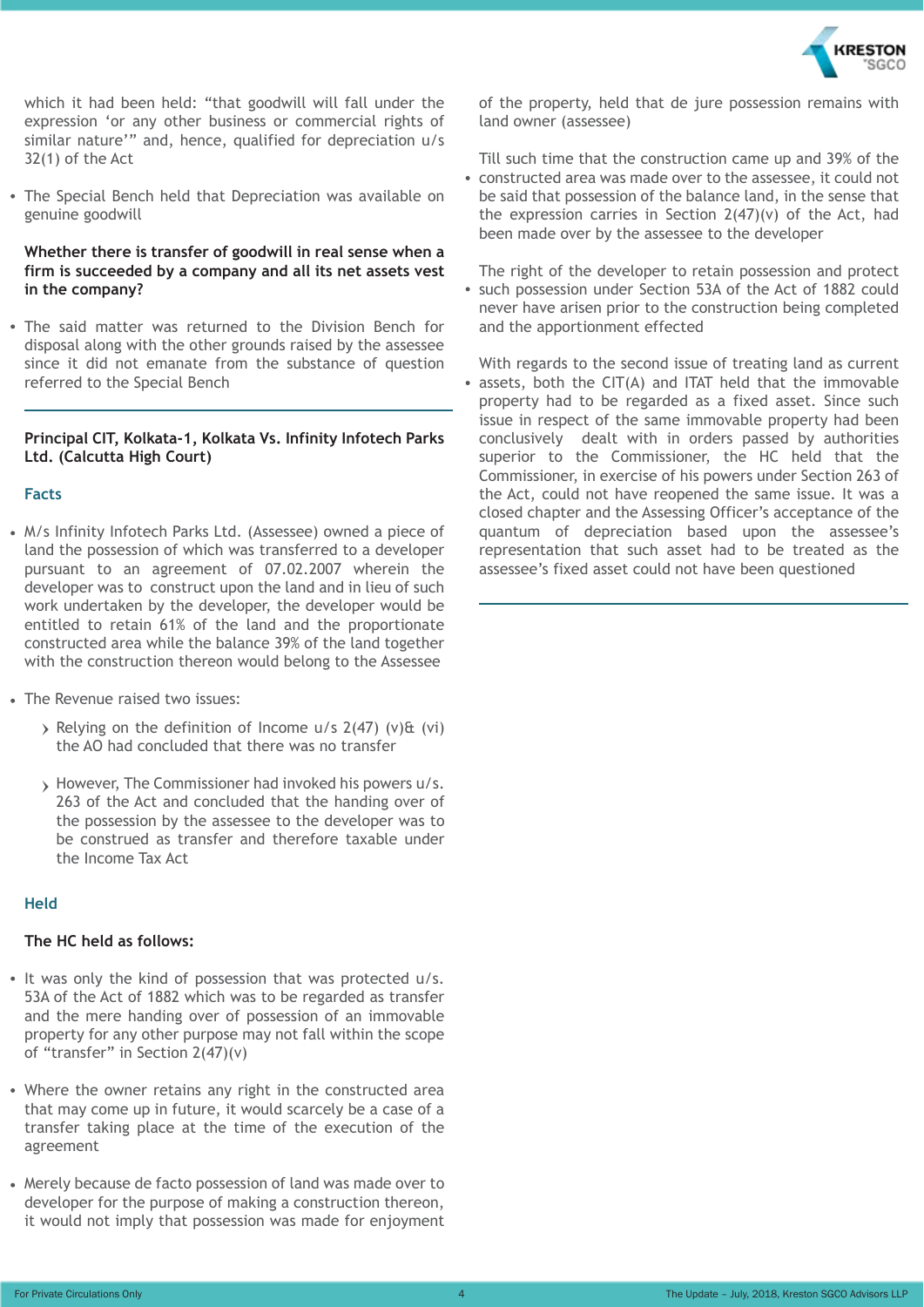



# **International Tax & Transfer pricing**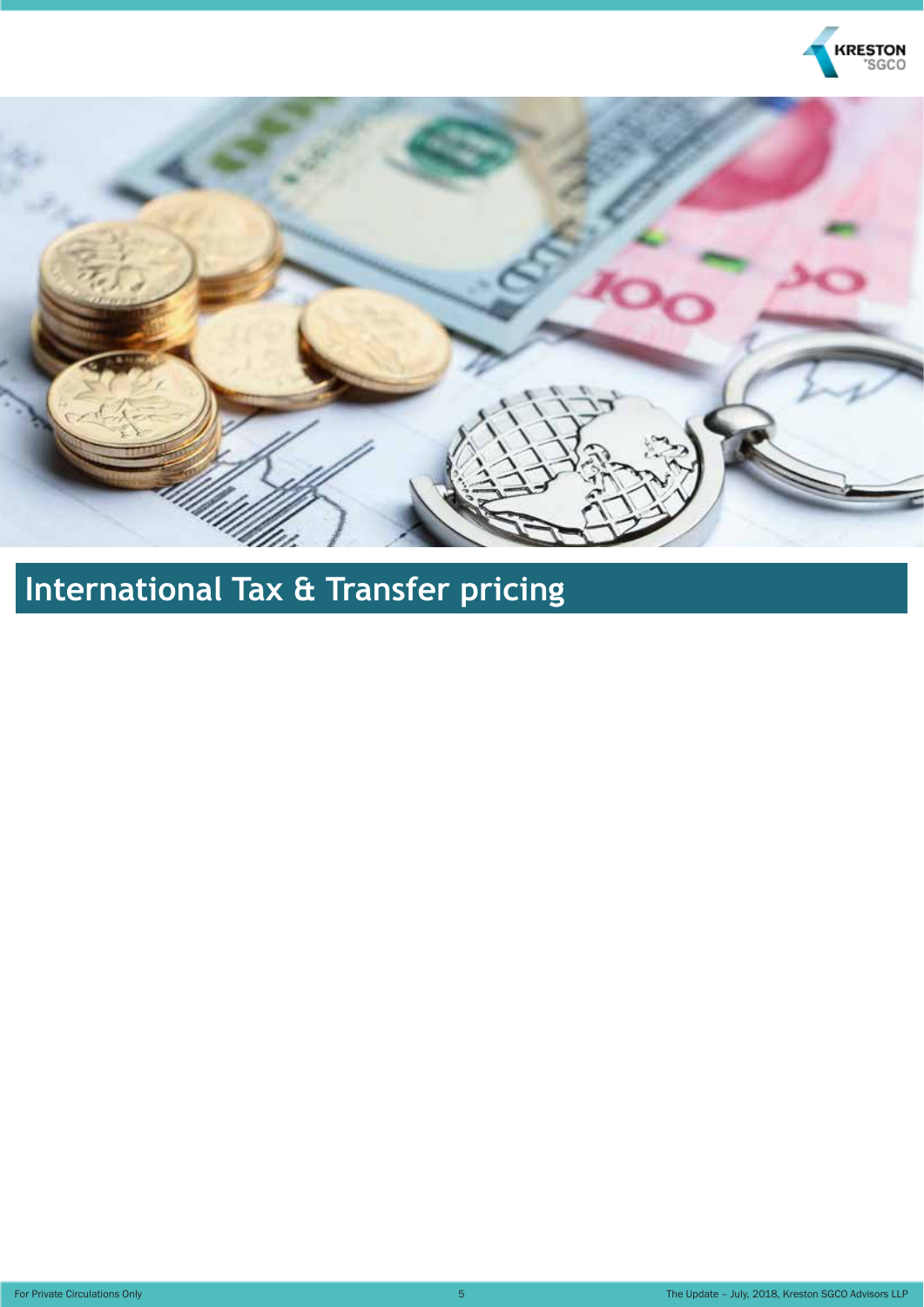

#### **International Tax**

#### **Case Laws**

**Morgan Stanley Asia (Singapore) Pte Ltd V. Deputy Director of Income Tax (ITAT Mumbai)**

#### **Facts**

- Morgan Stanley Asia (Singapore) Pte. ('assessee'), resident of Singapore deputed one of its Director/employees- Mr. Nagrani, to India for the period from May 2004 to April 2007 to set up Morgan Stanley Advantage Services Private Limited (MSAS)
- As per contractual agreement between MSAS and assessee, salary was paid by assessee on behalf of MSAS and the same was recharged by the assessee to MSAS. Therefore, the amount received by the assessee was in the nature of reimbursement of cost incurred by the assessee on behalf of MSAS and accordingly, no income arose in the hands of the assessee
- According to the assessee, the payment by MSAS was purely in the nature of salary reimbursement on account of cost incurred by the assessee. Once the payment was in the nature of salary, the same was covered under the exception mentioned in explanation-2 to section 9(1)(vii) of the Act. Therefore, the same could not be regarded as FTS given in the definition of the term of FTS but as salary income in the hands of the deputed employee
- The AO treated the total remittances on account of reimbursement of salary as FTS u/s. 9(1)(vii) and further charged mark-up of 23.3% (on the basis of margin of percentage earned by comparable companies)
- The CIT(A) confirmed the action of the AO and the major observations of CIT(A) were as follows:
	- > The case of the Assessee is covered under FTS as per section 9(1)(vii) of the Act and FTS clause under India-Singapore DTAA (make available)
	- Payments were made by MSAS for services rendered by Mr. Nagrani, such services which had been received by MSAS, had been applied by the recipient for its business purposes. If such services were not applied for the purposes of business, such payments would not be allowable u/s 37 (1) of the Act. Further if such services have been applied, then in its generality it could be stated that such services could be considered to be made available to MSAS
	- The expression 'make available' was not defined in the Income Tax Act or DTAA signed by India with various countries. Thus, its meaning should be looked into in other legal enactments or in the general dictionary. Definition of 'make available' under various enactments of USA, Netherlands, Protocol of India USA treaty, etc. were analysed
- Mr. Nagrani who was a person of high skill, knowledge and experience was deputed to the MSAS and was rendering his services to MSAS was nothing but making his knowledge, skill etc. available to the MSAS, In the process he was also enabling MSAS to acquire such knowledge, skill etc. from him so that after the period of deputation gets over, MSAS could still apply the same for its benefit, and continue to sustain and grow on its own
- > The other decisions relied upon by the assessee were distinguished on the basis of facts

#### **Held**

#### **The ITAT held as follows:**

- The ITAT placed reliance on decision of Mumbai ITAT in the case of Additional Director of Income Tax (IT) Vs. Mark & Spencer Reliance India (P) Ltd. (2013) 38 Taxmann.com 190 (Mumbai – Trib.) wherein it was observed and held as follows:
	- $\rightarrow$  Certain articles of the secondment agreement would be out of place in a contract for providing technical services such as making the seconded employee responsible and subservient to the assessee company, liability of the assessee company to indemnify the US company from all claims, demands, etc., consequent to any actor omission by the seconded employee
	- Reliance on various case laws such as Mahindra & Mahindra ITAT Spl. Bench
	- $\triangleright$  Reliance on the judgement Hon'ble Karnataka High court in case of De Beers India Minerals (P.) Ltd. (supra) for meaning of "make available" as follows:
		- The service should be aimed at and result in transmitting technical knowledge, etc, so that the prayer of the service could derive on enduring benefit and utilize the knowledge or know-how on his own in future without the aid of the service provider
		- The technical knowledge, skills, etc, must remain with the person receiving the services even after the particular contract comes to an end
	- $\rightarrow$  Merely providing the employees or assisting the assessee in the business and in the area of consultancy, management etc would not constitute make available of the services of any technical or consultancy in nature.
	- Expatriation of employee under seconded agreement without transfer of technology would not fall under the term make available
- The amount received/receivable by assessee was in the nature of reimbursement of cost incurred by assessee on behalf of MSAS because the same could not be brought within the definition of FTS as defined in explanation to section 9(1)(vii) of the Act provided in exception. The exception provided clearly stated that the income of the recipient chargeable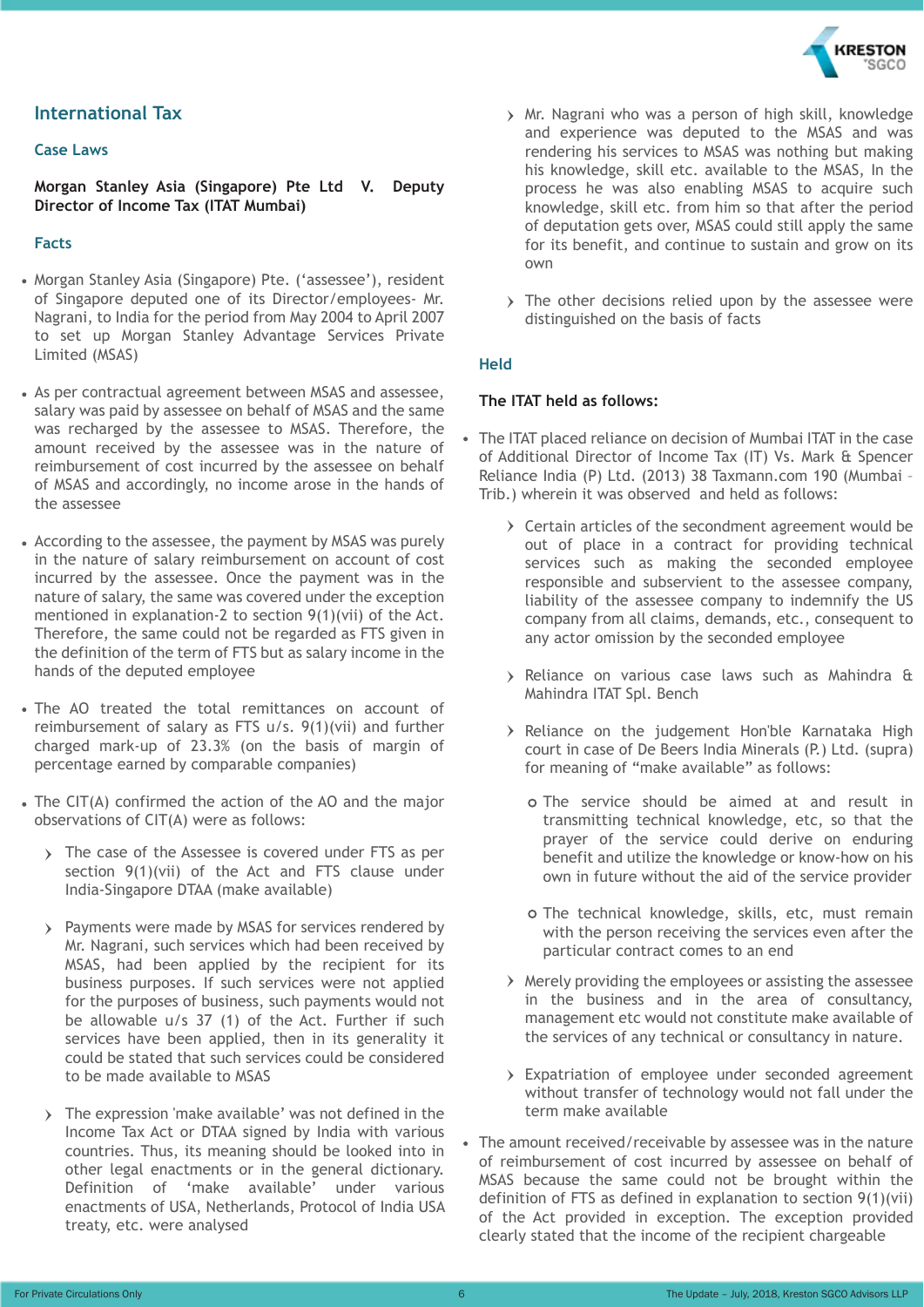

under the head 'salary' in view of the expenses would not be considered as falling under the definition of FTS. The payment by MSAS being a pure reimbursement of salary cost incurred by the assessee was in the nature of payment of salary which was covered under exception mentioned in explanation 2 to section 9(1)(vii) of the Act and therefore, the same could not be regarded as FTS given in the definition of the term of FTS but as salary in the hands of the deputed employee only

- Being in the nature of reimbursement there was no element of profit in the said payment
- Even otherwise, the entire amount of salary received by Shri Vineet Nagrani, had been subjected to tax in India and accordingly, it could not be taxed in the hands of the assessee
- The ITAT decided in favour of assessee

#### **Transfer Pricing**

#### **Case Law**

M/s. Sony Mobile Communications (India) Pvt. Ltd Vs. The Addl. C.I.T. (Delhi ITAT)

#### **Facts**

- The appeal by the Assessee had been heard pursuant to the order of the Delhi HC wherein the HC had restored the assessee's case for decision on adjustment relating to Advertisement, Marketing and Promotion [AMP] of Rs. 69.95 crores laying down the guidelines while deciding the Tax Appeal
- Sony Mobile Communications India (P) Ltd ('the Assessee"), a subsidiary of Sony Ericsson Mobile Communications AB ("AE"), Sweden, was primarily engaged in the business of importing buying and selling and distributing wide range of mobiles phones in India and providing related post sale support services
- The group companies had their own significant valuable intellectual property rights, know how, patents, copyrights etc and other commercial or marketing intangibles i.e., brand name, trademarks, logos, etc They were involved in complex product development, manufacturing and brand development of the products
- In its transfer pricing report, the assessee has stated that it was a distributor undertaking normal risks associated with such activity. The assessee used TNMM with Operative Profit/Sales as the PLI
- During the course of assessment proceedings, it was noticed that the assessee had incurred huge cost on Advertisement, Marketing and Sales Promotion for promotion of brand name

The assessee had explained as under:

- > Trade name "Sony Ericsson Mobile Communication AB, Sweden" was considered to be the economic owner of the brand
- > Trade name and trademark had been provided to it without any charges
- Products had been purchased at re-sale price minus transfer price
- > The pricing of products between the assessee and the AE was regulated in a manner that ensured that the assessee earned an arm's length return with respect to its distribution activity. Therefore, based on the price level development in the market, if at the year end the assessee was not able to achieve arm's length return with respect to the distribution activity, then as per the policy it received credit notes from the AE to achieve an arm's length return on sales. During the year under consideration, the assessee received credit notes of Rs. 73.83 crores from the AE to in order to achieve an arm's length result
- Advertisement and marketing expense incurred by the assessee were for furthering its own sales in the Indian market and was nowhere related to brand promotion expense, therefore, such transaction did not warrant a reimbursement from AE since these costs represented transactions that were purely domestic in nature and had been undertaken by the assessee to promote its own sale
- The TPO was of the belief that the AMP expenditure had resulted into brand building and increased awareness of the products bearing the brand/trade name 'Sony Ericsson' and the Assessee had not been compensated for the same. Accordingly, the TPO applied the brightline test and made an adjustment of INR 112.72 crores
- This whole exercise by the TPO had been dismissed by the Hon'ble High Court of Delhi in Tax Appeal No. 16/2014
- The HC held/ observed as follows:
	- It accepted that a domestic AE must be compensated for AMP expenses by foreign AE. Such compensation may be included or subsumed in low purchase price or by not charging or charging lower royalty. Direct compensation can also be paid
	- > The HC did not accept that the exercise to separate routine' and 'non-routine' AMP or brand building exercise by applying 'bright line test' of non-comparables should be sanctioned and in all cases, costs or compensation paid for AMP expenses would be 'NIL', or at best would mean the amount or compensation expressly paid for AMP expenses
	- It would be conspicuously wrong and incorrect to treat the segregated transactional value as NIL' when in fact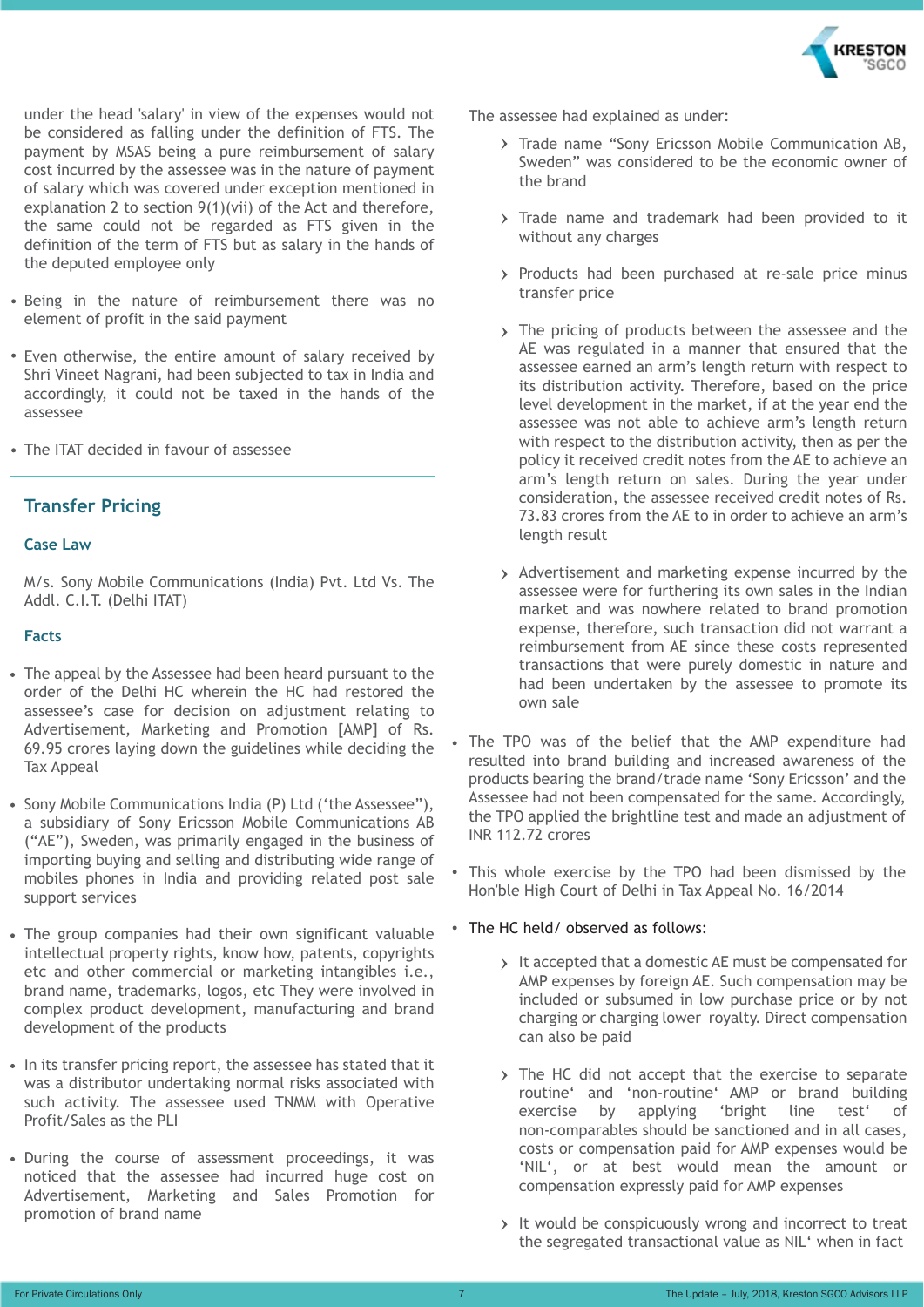

the the two AEs had treated the international transactions as a package or a single one and contribution was attributed to the aggregate package. They added that in a specific case this criteria and even zero attribution could be possible, but facts should so reveal and require

 $\triangleright$  The HC rejected the Bright Line Test concept

#### **Held**

- The ITAT observed and held as follows:
- Functions performed by the assessee are as
	- (i) local marketing of mobile phones;
	- (ii) distribution of mobile phones/technology products;
	- (iii) provision of repair and maintenance services
- The overall marketing strategy was developed by the AEs as they had the requisite experience for undertaking this activity based on the broad guidelines provided by the AEs, the Assessee developed the local advertising and marketing initiatives
- The assessee earned margin of 2.5% after considering AMP expenditure which was much higher than the average margin of comparables. During the year, the assessee company had received two credit notes totalling to Rs. 73.83 crores which were adjusted against purchases in financial statements since the same were received to cover up for short fall in margin under TNMM for transaction of purchase of goods
- Even the OECD suggests that it would be sufficient to compensate the distributor with a service fee and not provide it with a return on marketing intangibles. Where the distributor bears the cost of marketing activity, whether it should be compensated with a return on any intangible created through such expenditures would turn on the contractual rights of the parties
- It was merely a presumption that the assessee had incurred some extra ordinary expense in excess of the normal routine expenses and should have been compensated by the AE. The ITAT did not find any force in the findings of the lower authorities that the above said expenditure on AMP had been incurred exclusively to promote the brand/trade name 'Sony Ericsson' and such expenditure had resulted into brand building and increased awareness of the products bearing brand/trade name 'Sony Ericsson' and also that such expenditure incurred by the assessee company was for the advantage of its AE
- The AEs were responsible for core marketing and pricing decisions of the products. Also the AEs were responsible for undertaking the global sales and distribution functions. Therefore, by incurring advertisement expenses in the domestic market, the assessee could not have done any value addition to the brand name of the AE

assessee had to advertise aggressively but could not be considered as expenditure incurred for brand building. At the most, the same could be considered as having been incurred for brand maintenance

- Sony Ericsson being a new entrant in the mobile segment in the year under consideration, the assessee had to incur advertisement expenses to remind the general public of its existence in the domestic market. Such advertisement expenses cannot be considered as being incurred towards brand building
- Testing the functions performed by the assessee vis a vis AMP expenses incurred by it, the assessee had not incurred AMP for the benefit of its AE. All the expenditure incurred by the assessee were in relation to its business and its promotion. Moreover, the net margin earned by the assessee was much higher than the comparables and looking from that angle also, the ITAT did not find any merit in the transfer pricing adjustments
- Assuming, yet not accepting that the assessee should have been compensated by its AE towards AMP and such compensation, then also no adjustment was required since the assessee has received credit notes worth 74.83 crores and had been suitably compensated
- If the AMP expenses were considered as an independent transaction and combined transaction approach was not considered, then also excessive profit derived by bench marking of distribution segment should be adjusted with alleged excessive AMP expenditure thereby providing benefit of set off. In the case in hand, and as mentioned elsewhere, the Assessing Officer/TPO had accepted the comparables adopted by the assessee as bundled transaction and, therefore, it would be illogical and improper to treat the AMP expenses as separate international transaction as mentioned by the Hon'ble High Court
- The ITAT concluded that the assessee company had been suitably compensated by its AEs and, therefore, no further adjustment was required

• Since this was the first year of business in India, the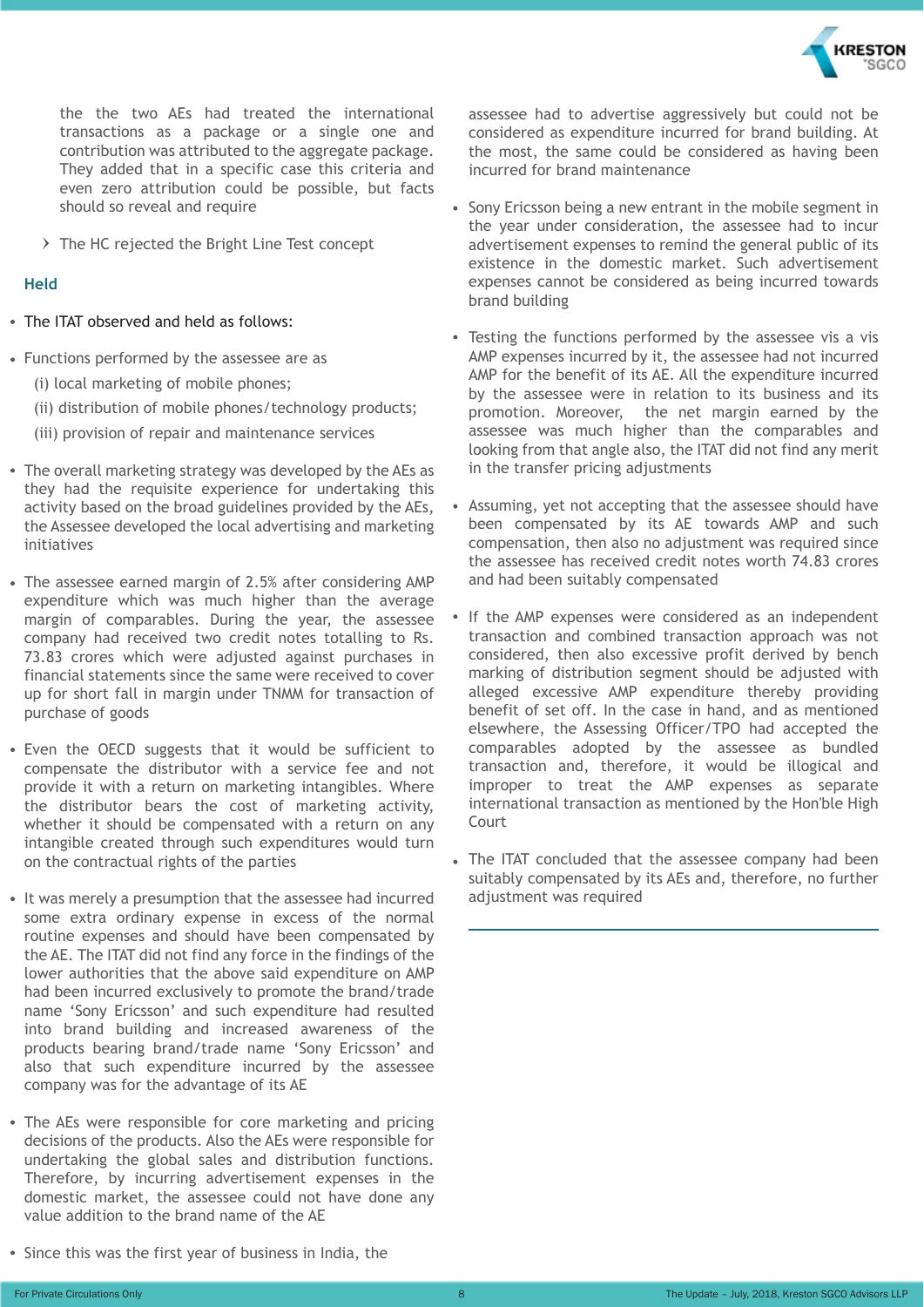



# **IDTX**

For Private Circulations Only 9

The Update – July, 2018, Kreston SGCO Advisors LLP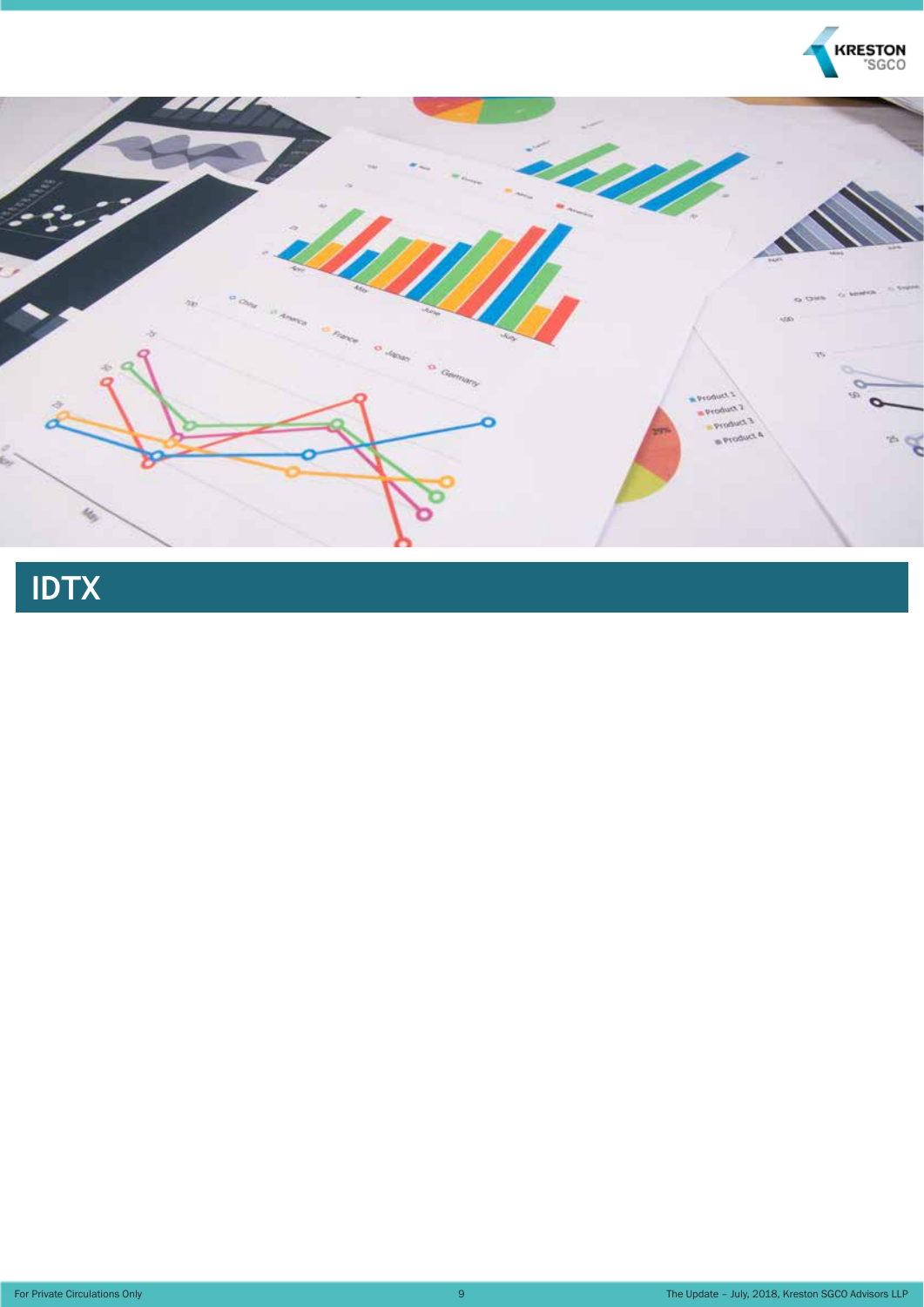

#### **Amendments under GST Laws – 28th GST Council Meeting**

 $*$  In its 28th meeting held on 21 July 2018, GST Council recommended following amendments in CGST/ IGST / UTGST / GST(CTS)

#### **Transactions not liable to GST**

- Out and Out transactions i.e. purchase and sale of goods,not entering India;
- High Sea Sales:
- Supply of Warehoused goods before clearance for homeconsumption (meaning of warehoused goods asper customs law)

(Schedule III of CGST, new insertion)

#### **For Composition Dealer**

- Turnover Limit to be raised from INR 1 crore to INR 1.5 crore;
- Taxpayer friendly measure Dealer engaged in supply of goods and services can opt for composition scheme provided service turnover does not exceed 10% of previous year turnover of State/UT maximum up to 5 lakhs (Section 10 (1) & (2) of CGST)

#### **Exports of Services**

Receipt of payment in Indian rupees allowed, in case of export of services, where permitted by RBI (Section 2(6) (iv) of IGST)

#### **Input Tax Credit (ITC) provisions to be made liberal**

- ITC allowed in following cases:
	- Motor Vehicle with capacity of more than 13 persons,  $\sum$ Vessels and Aircraft (including insurance, repairs and maintenance);
	- Motor Vehicle for transportation of money for a banking company / financial institution;
	- Goods or services to be provided by employer to  $\left( \right)$ employee under any Statutory obligation;
	- > Schedule III activities now no reversal required except in case of sale of land and building;
	- No interest applicable for service recipient on  $\mathbf{v}$ reversal of ITC on failure to make a payment to vendor within 180 days

CGST - Central Goods and Services Tax Act, 2017, SGST – State Goods and Services Tax Act, 2017, IGST- Integrated Goods and Services Tax Act, 2017, UTGST- Union Territory Goods and Services Tax Act, 2017, GST (CTS) - The Goods and Services Tax (Compensation to States) Act, 2017

#### **Compliances made simpler:**

- Issuance of consolidated credit/ debit notes in respect of multiple invoices issued in a Financial year (Section 34(1) & 34 (3) of CGST)
- Introduced quarterly return filing for small taxpayers

having turnover below Rs.5 crores as an optional basis (Section 39(9) of CGST)

• Blanket coverage of RCM applicability on unregistered person may now be restricted only for specified goods and only for class of registered person

(Section 9(4) of CGST)

Commissioner to be empowered to extend the time limit for return of inputs and capital sent on job work

#### **Refund of accumulated ITC**

Refund of accumulated ITC, on account of inverted duty structure, to fabric manufacturer shall be allowed with prospective effect on purchases made after notification to this is issued

#### **Registration related changes**

Compulsory Registration for e-commerce operators only in case required to collect TCS u/s 52 or turnover crosses specified threshold limit

(Section 24(x) of CGST)

Taxpayers may opt for multiple registration within a state/union territory in respect of multiple place of business located within the same state/ union territory

(Section 25(2) of CGST)

- Registration to remain suspended while cancellation of registration is under process to allow taxpayer of continued compliance under law
- Tax payers who received provisional ID but are yet register under GST have been provided time till 31st August to register. Late fees have been waived off for GST Return filing

#### **Miscellaneous Provision**

• Place of supply to be outside in case of Job work where any treatment or process done on goods temporarily imported into India and then exported without any further use in India

#### **Advance Ruling**

Authority for advance ruling Haryana state m/s Loyalty Solutions and Research Pvt Ltd [2018-tiol-100-aar-gst]

The value of points forfeited of the applicant, on which money had been paid by the issuer of points, on account of failure of the end customers to redeem the payback points within their validity period, is to be treated as "supply" of services and consequently be chargeable to GST

#### **Facts**

M/s Loyalty Solutions and Research Pvt. Ltd. (LSRPL or applicant) owns and operates a reward point based loyalty programme that is integrated towards it partners and their customers. Under this programme, LSRPL is providing certain services to its clients/partner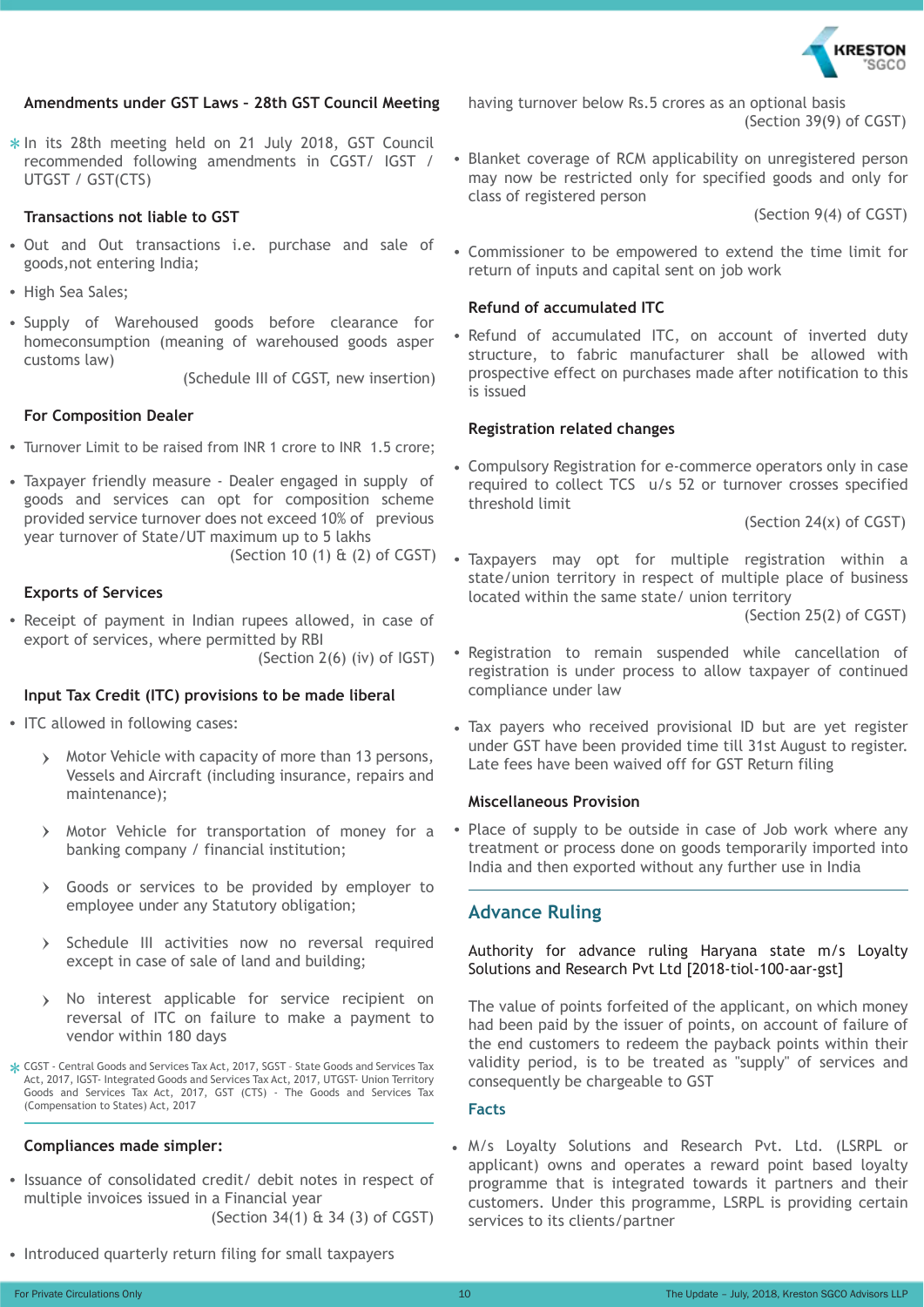

- The applicant is managing the customer loyalty programme for its clients/partners such as M/s Nice Chemicals Pvt. Ltd. (NICE), which is based on issuance of reward points/ payback points by the applicant to end consumer. These reward/payment points have value of 0.25 INR each
- For managing this loyalty programme, LSRPL, is getting Management fee and/or service charges fee. The LSRPL are paying GST on the management fee as well service charges charged by them from NICE
- Client/ Partner transfers amount equivalent to 0.25 INR, per reward points, as issuance charge to LSRPL
- It may happen that the customer does not or is not able to redeem the rewards points, in such cases, as per the agreement, the rewards points are forfeited by LSRPL and the amount equivalent to 0.25 INR per reward point is being retained by LSRPL and not returned back to partners

#### **Issue Involved**

- Whether this amount of issuance fee retained/forfeited by LSRPL would amount to consideration for actionable claims, other than lottery, gambling or betting and therefore would not qualify as supply of goods / services in terms of section 7 read with Schedule III of CGST, HGST or IGST Act and therefore would be outside the scope and levy of GST?
- Whether value of points forfeited on account of failure of the end customers, to redeem the payback points within their validity period, can be treated as "supply" of any other goods or services and consequently be chargeable to GST under the CGST, HGST or IGST Act?

#### **Held**

- Reward points earned by the end customers for purchase of products of "Partners" to loyalty programme are indeed "actionable claim"
- However, as per the definition of Actionable claim under Section 3 of Transfer of Property Act, no legal action can be taken by the end customer in connection with enforcing their right over redeeming reward/ payback points, after expiry of validity period
- This implies that after expiry of validity period, these reward points are not "actionable claim"
- Further, the action of forfeiture of reward/ payback points, whose validity period has lapsed, does not mean that "actionable claim" been transferred, as after expiry of validity period, these points are no longer "actionable claim"
- In view of above, the money equivalent to these reward points i.e issuance fees given by partners and retained by LSRPL, is noting but revenue to LSRPL owing to the activities of providing services to the said "Partners" As per section 15(2) clause (c) of CGST/ HGST Act, 2017 i.e

Value of supply includes, any amount charged for anything done by the supplier in respect of supply of goods/ services or both, at the time of delivery, or before delivery of goods or services

- Accordingly, the amount equivalent to forfeited points would liable to be added to the value of services being provided by the LSRPL to their partners
- The value of points forfeited by applicant, on which money has been paid by the partners, on account of failure of the end customers to redeem the payback points within their validity period, is to be treated as "supply" of services and consequently be chargeable to GST under the CGST, HGST or IGST Act as the case may be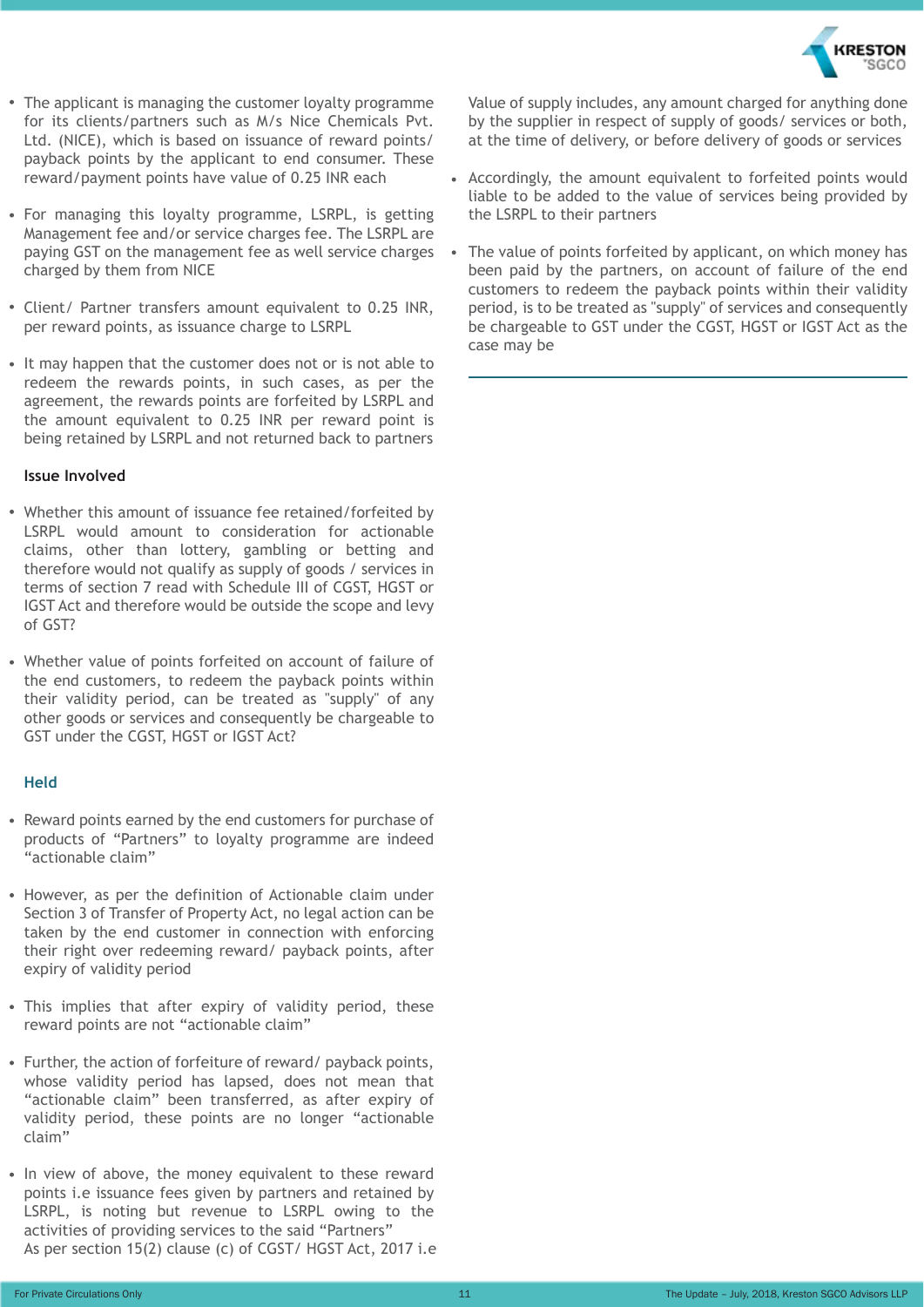

# **WE SUGGEST** YOU BEST

## **SEBI & MCA**

For Private Circulations Only 12

The Update – July, 2018, Kreston SGCO Advisors LLP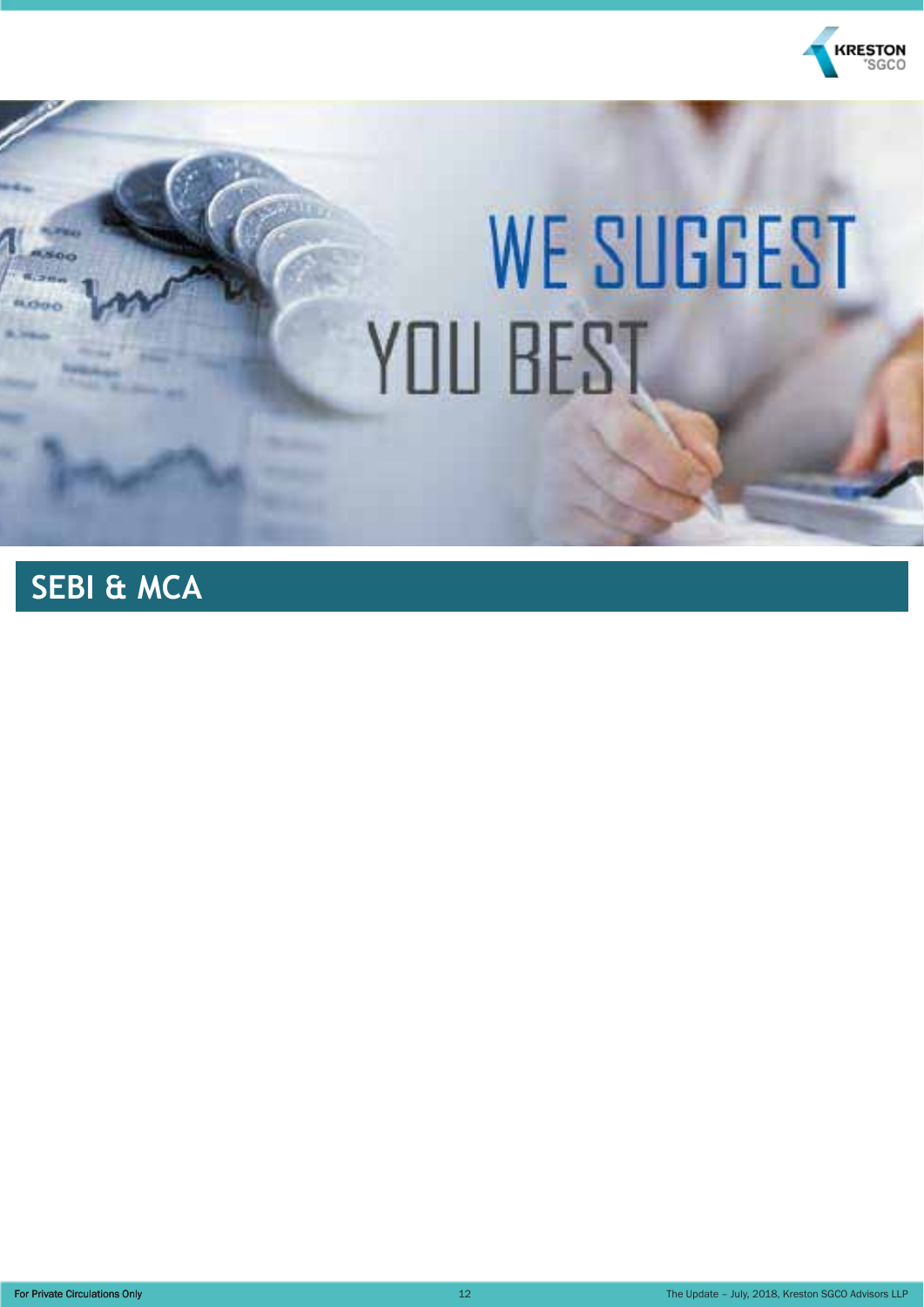

#### **SEBI**

- SEBI, vide circular No. SEBI/HO/MIRSD/DOP1/CIR/P/2018/7 3 dated April 20, 2018,inter-alia, mandated RTAs to send a letter under Registered/Speed post seeking PAN and bank details within 90 days of the said circular and two reminders thereof after the gap of 30 days
- The timeline for sending the initial letter by Registered / Speed Post to physical shareholders has been extended to September 30, 2018to enable companies to send the initial letter along with Annual Reports/notice of AGM
- SEBI, vide circular No. IMD/FPIC/CIR/P/2018/114 dated July 13, 2018 mandates that the purchase of equity shares of each company by a single foreign portfolio investor or an investor group as per Regulation 21(7) of SEBI (Foreign Portfolio Investors) Regulations, 2014('FPI Regulations') shall be below ten percent of the total issued capital of the Company
- SEBI (Alternative Investment Funds) Regulations, 2012 ("AIF Regulations") were notified on May 21, 2012repealing and replacing the erstwhile SEBI (Venture Capital Funds) Regulations, 1996.Further, SEBI vide circular no. CIR/IMD/DF/7/2015 dated October 01, 2015 had allowed overseas investment by AIFs and VCFs to the extent of USD 500 million.2.In consultation with Reserve Bank of India, it is now decided to enhance the said limit to USD 750 million

AIFs/ VCFs shall report the utilization of the overseas limits within 5working days of such utilization on SEBI intermediary portal at https://siportal.sebi.gov.in

#### **MCA**

- In exercise of the powers conferred by sub-section (2) of section 1 of the Companies(Amendment) Act, 2017 (1 of 2018), the Central Government hereby appoints the 15th August, 2018 as the date on which the following provisions of the said Act shall come into force, namely :
	- 1. Section 15-Alteration of memorandum or articles to be noted in every copy
	- 2. Section 16-Rectification of name of company
	- 3. Section 75-Damages for fraud
	- 4. Section 76-Acceptance of deposits from public by certain companies
- In exercise of the powers conferred by subsection (2) of section 1 of the Companies (Amendment) Act, 2017 ( 1 of 2018), the Central Government hereby appoints the day of 27th July, 2018 as the date on which the following provisions of the said Act shall come into force, namely :
	- 1. Section 5-Entrenchment of Article of Association
	- 2. Section 6-Act to override memorandum, articles, etc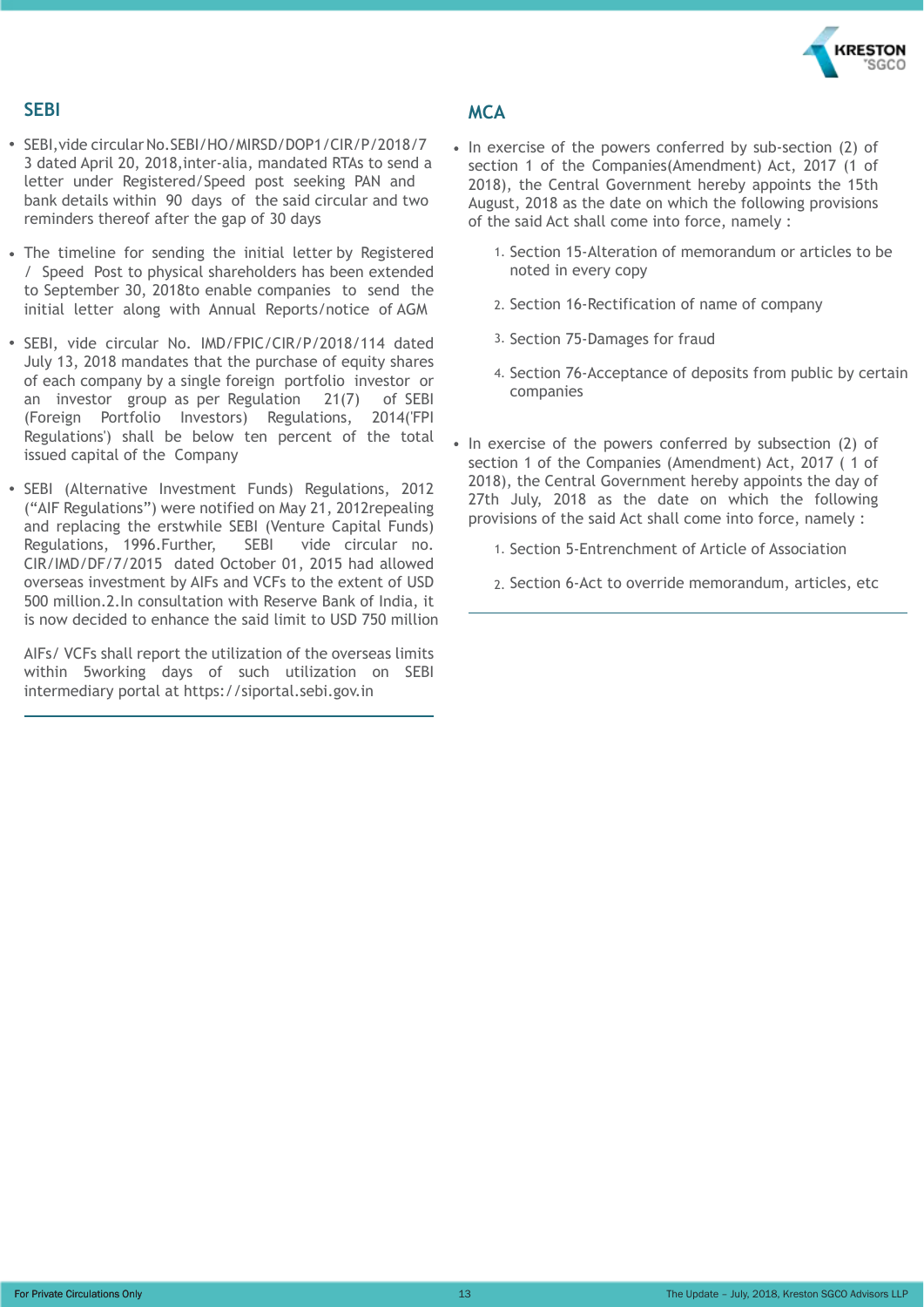

### **Due Dates**

## **Income Tax Department (ITD) Compliances**

| Sr No.         | <b>Due Date</b> | <b>Form No</b>           | <b>Description</b>                                                                                                     |                                                                                              |
|----------------|-----------------|--------------------------|------------------------------------------------------------------------------------------------------------------------|----------------------------------------------------------------------------------------------|
| 1              | 30/08/2018      | Form 26QB                | Due date for furnishing of challan-cum-statement in respect of tax<br>deducted u/s. 194-IA for the month of July, 2018 |                                                                                              |
|                |                 | Form 26QC                | Due date for furnishing of challan-cum-statement in respect of tax<br>deducted u/s. 194-IB for the month of July, 2018 |                                                                                              |
|                |                 |                          | AnnualAnnual return of income for the assessment year 2018-19 for<br>all assessee other than:                          |                                                                                              |
| $\overline{2}$ | 31.08.2018      | <b>ITR</b>               | (a) corporate-assessee or<br>(b) non-corporate assessee (whose books of account are required to be                     |                                                                                              |
|                |                 |                          |                                                                                                                        | audited) or<br>(c) working partner of a firm whose accounts are required to be audited<br>or |
|                |                 |                          | (d) an assessee who is required to furnish a report under section 92E                                                  |                                                                                              |
| $\overline{3}$ | 07/09/2018      | Challan<br><b>No.281</b> | Due date for deposit of Tax deducted/collected for the month of<br><b>Aug 2018</b>                                     |                                                                                              |
|                | 14/09/2018      | Form 26QB                | Due date for issue of TDS Certificate for tax deducted u/s, 194-IA in the<br>month of July, 2018                       |                                                                                              |
| $\overline{4}$ |                 | Form 26QC                | Due date for issue of TDS Certificate for tax deducted u/s, 194-IB in the<br>month of July, 2018                       |                                                                                              |
| 5              | 15.09.2018      | Challan<br><b>No.280</b> | Second Installment of Advance Tax for the A.Y. 2019-20                                                                 |                                                                                              |